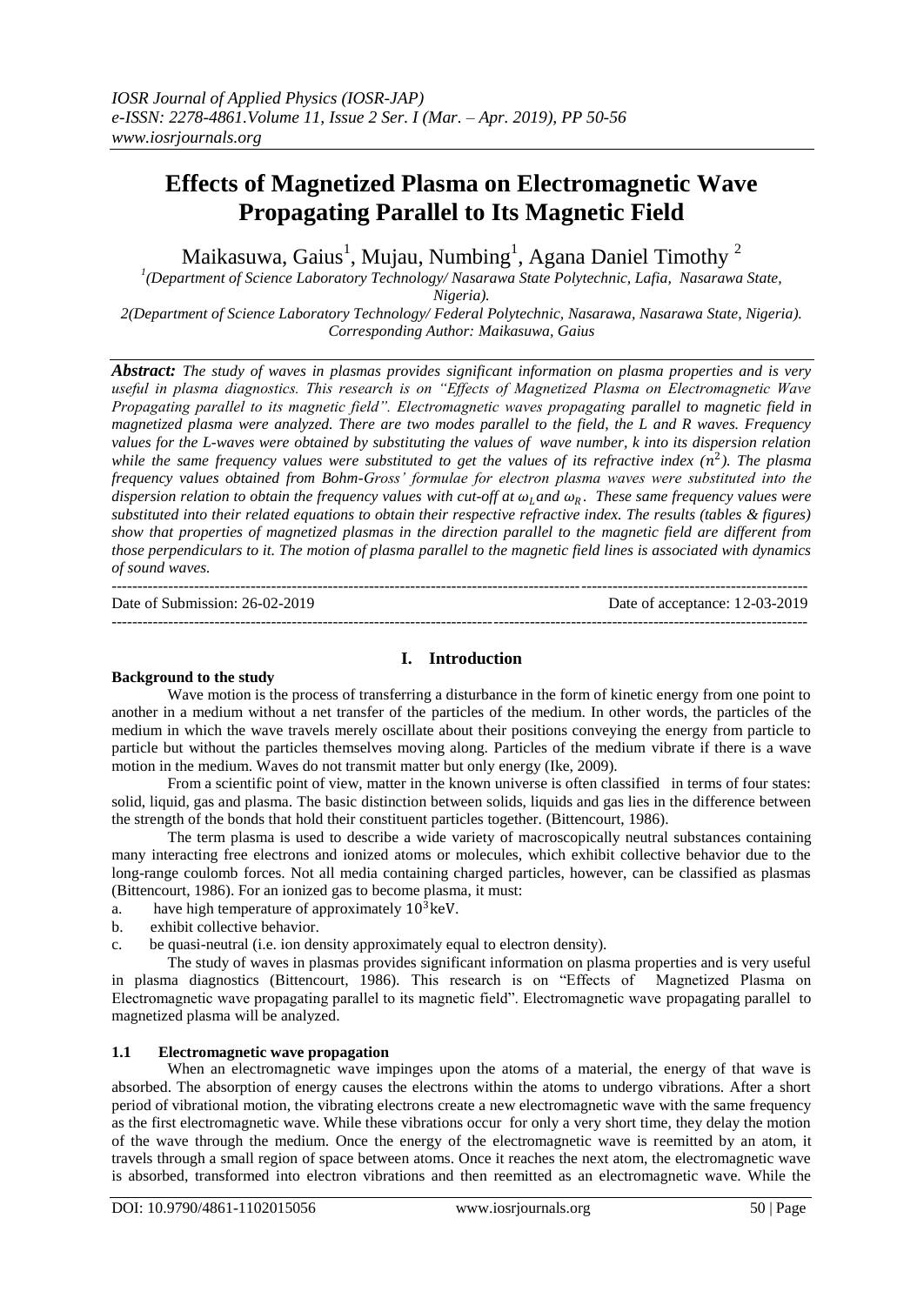electromagnetic wave will travel at a speed of light, c  $(3.0 \times 10^8 \text{ m/s})$  through the vacuum of inter-atomic space, the absorption and reemission process causes the net speed of the electromagnetic wave to be less than the speed of light, c. The actual speed of an electromagnetic wave through a material medium is dependent upon the optical density of that medium. Different materials cause a different amount of delay due to the absorption and reemission process (NASA, 2010).

Radio signals exist as a form of electromagnetic wave. These radio signals are the same form of radiation as light, ultra-violet, Infra-red, etc. differing only in the wavelength or frequency of radiation. Like other forms of EM wave, radio signals can be reflected, refracted and undergo diffraction.

Medically, some of the neurological diseases such as brain injury, cervical spinal stenosis, Cytomegalic inclusion body disease (CIBD), Diabetic neuropathy, Epilepsy, Familial spastic paralysis, Fetal alcohol syndromes, Generalized anxiety disorder, sensory processing disorder, sleeping sickness etc. can be treated using bio-electromagnetic therapy in which certain tissues such as bladder, blood, Bone cortical and Vitreous Humor of human body are stimulated by electromagnetic fields (propagation).

#### **1.2 Magnetized Plasma**

Plasma with magnetic field strong enough to influence the motion of charged particles is said to be magnetized. A common quantitative criterion is that a particle on average completes at least xone gyration around the magnetic field before making a collision, i.e.  $\omega_{ce}/v_{coll} > 1$ , where  $\omega_{ce}$  is the "electron gyrofrequency and  $v_{\text{coll}}$  is the "electron collision rate". It is often the case that the electrons are magnetized while the ions are not. (Richard, 2011).

Magnetized plasmas are anisotropic, meaning that their properties in the direction parallel to the magnetic field are different from those perpendicular to it. While electric fields in plasmas are xusually small due to the high conductivity (Wiesenberger *et al, 2014*).

#### **1.3 Statement of the problem**

Magnetised plasma do influence electromagnetic wave propagation. For example, Ionosphere occasionally absorbs and distorts radio waves. The earth's magnetic field causes waves with different polarizations to propagate at different velocities, an effect which can give rise to "ghost signals". The questions that arise which this research is to answer are:

what are the effects of magnetized plasma on electromagnetic wave propagating parallel to its magnetic field and of what kind are these effects?

#### **1.4 Aim of the study**

This research is aimed at analysing the effect(s) of magnetized plasma on electromagnetic wave propagating parallel to its magnetic field.

#### **1.5 Objectives of the study**

To achieve the above aim, the following objectives have been drawn:

- a To analyse the influence of magnetized plasma on electromagnetic wave Propagating parallel to its magnetic field.
- b. Make graphical interpretation of the dispertion relations associated to EM waves propagating in magnetizedplasma.

#### **1.6 Significance of the study**

The study of waves in plasma provides significant information on plasmaproperties and is very useful in plasma diagnostics (Bittencourt, 1986). This work will provide useful pieces of information on the influence of magnetized plasma on electromagnetic wave propagating in it. This will enable individuals and organizations to appreciate the existing methods or think of alternative strategies which could yield better results in the application(s) of electromagnetic wave propagation in magnetized plasma.

#### **II. Theoritical/Conceptual Frame Work**

## **2.1** EM wave propagation parallel to magnetic field,  $\overrightarrow{\textbf{B}}_{0}$

For parallel waves travelling along,  $\vec{B}_0$  only three basic equations are needed. Ampere's law, Faraday's law and the electron force equation (ignoring electron temperature and ion motion). These are Fourier transforming and linearing immediately,

| $i\vec{k} \times \vec{E}_1 = \frac{i\omega}{c} \vec{B}_1$                                 | (2.10) |
|-------------------------------------------------------------------------------------------|--------|
| $i\vec{k} \times \vec{B}_1 = \frac{-4\pi n_0 e}{c} \vec{V} - \frac{i\omega}{c} \vec{E}_1$ | (2.11) |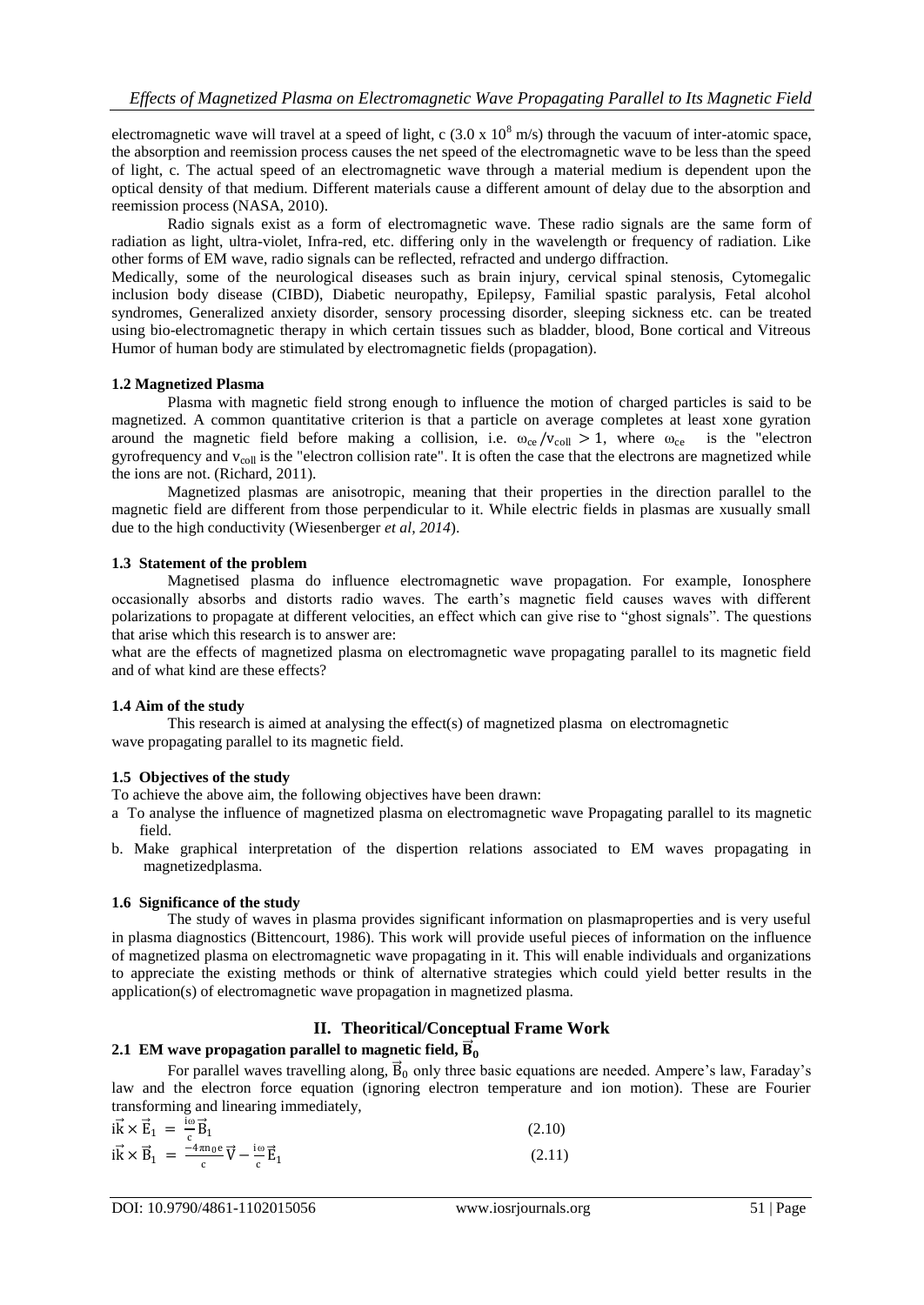andiom<sub>e</sub> 
$$
\vec{V} = -e\vec{E}_1 - \frac{e}{c}\vec{V} \times \vec{B}_0
$$
 (2.12)  
\nBy taken  $\vec{E}_1 = (\vec{E}_x, \vec{E}_y, 0), \vec{B}_1 = (\vec{B}_x, \vec{B}_y, 0)$  and  $\vec{V} = (\vec{V}_x, \vec{V}_y, 0), \text{ Eqns}. (2.10) \text{ to } (2.12) \text{ yield}$   
\n
$$
-ik\vec{E}_y = \frac{i\omega}{c}\vec{B}_x
$$
 (2.13)  
\n
$$
l\vec{k}\vec{E}_x = \frac{i\omega}{c}\vec{B}_y
$$
 (2.14)  
\n
$$
-i\vec{k}\vec{B}_y = \frac{-4\pi n_0 e}{c}\vec{V}_x - \frac{i\omega}{c}\vec{E}_x
$$
 (2.15)  
\n
$$
i\vec{k}\vec{B}_x = \frac{-4\pi n_0 e}{c}\vec{V}_y - \frac{i\omega}{c}\vec{E}_y
$$
 (2.16)  
\n
$$
-i\omega m_e \vec{V}_x = -e\vec{E}_x - \frac{e}{c}\vec{B}_0\vec{V}_y
$$
 (2.17)  
\nand  $-i\omega m_e \vec{V}_y = -e\vec{E}_y + \frac{e}{c}\vec{B}_0\vec{V}_x$ 

Inserting (2.13) and (2.14) for  $\vec{B}_x$ ,  $\vec{B}_y$  in (2.15) and (2.16), give

$$
\vec{V}_{x} = \frac{\left(\frac{-ik^{2}c}{\omega} + \frac{i\omega}{c}\right)}{-4\pi n_{0}e/c} \vec{E}_{x}
$$
\n
$$
\vec{V}_{y} = \frac{\left(\frac{-ik^{2}c}{\omega} + \frac{i\omega}{c}\right)}{-4\pi n_{0}e/c} \vec{E}_{y}
$$
\n(2.20)

Inserting (2.19), (2.20) in (2.17), (2.18), the matrix equation for  $\vec{E}_x$ ,  $\vec{E}_y$  is obtain

$$
\begin{bmatrix}\n-\text{i} \omega \mathbf{m}_e \frac{\left(\frac{-\text{i} \mathbf{k}^2 \mathbf{c}}{\omega} + \frac{\text{i} \omega}{\mathbf{c}}\right)}{-4 \pi \mathbf{n}_0 e/c} + e & \frac{e B_0 \left(\frac{-\text{i} \mathbf{k}^2 \mathbf{c}}{\omega} + \frac{\text{i} \omega}{\mathbf{c}}\right)}{-4 \pi \mathbf{n}_0 e/c} \\
\frac{-e B_0 \left(\frac{-\text{i} \mathbf{k}^2 \mathbf{c}}{\omega} + \frac{\text{i} \omega}{\mathbf{c}}\right)}{-\text{i} \omega \mathbf{m}_e \left(\frac{-\text{i} \mathbf{k}^2 \mathbf{c}}{\omega} + \frac{\text{i} \omega}{\mathbf{c}}\right)} -\text{i} \omega \mathbf{m}_e \frac{\left(\frac{-\text{i} \mathbf{k}^2 \mathbf{c}}{\omega} + \frac{\text{i} \omega}{\mathbf{c}}\right)}{-4 \pi \mathbf{n}_0 e/c} + e \\
\text{Setting the determinant of the coefficient equal to zero, yield}\n\end{bmatrix}\n\begin{pmatrix}\n\mathbf{E}_x \\
\mathbf{E}_y\n\end{pmatrix} = \begin{pmatrix}\n0 \\
0\n\end{pmatrix}
$$
\n(2.21)

Setting the determinant of the coefficient equal to zero, yield

$$
\left(1 + \frac{k^2 c^2}{\omega_e^2} - \frac{\omega^2}{\omega_e^2}\right)^2 = \frac{\Omega_e^2}{\omega_e^4} \left(\omega - \frac{k^2 c^2}{\omega}\right)^2
$$
\nBy taking the square root of (2.22), retaining both signs,

\n
$$
1 - \frac{\omega}{\omega_e^2} \left(\omega - \frac{k^2 c^2}{\omega}\right) = \pm \frac{\Omega_e}{\omega_e^2} \left(\omega - \frac{k^2 c^2}{\omega}\right)
$$
\nor

\n
$$
1 = \left(\frac{\omega}{\omega_e^2} \pm \frac{\Omega_e}{\omega_e^2}\right) \left(\omega - \frac{k^2 c^2}{\omega}\right)
$$
\nor 
$$
1 = \left(\frac{\omega}{\omega_e^2} \pm \frac{\Omega_e}{\omega_e^2}\right) \left(\omega - \frac{k^2 c^2}{\omega}\right)
$$

\nor 
$$
1 = \frac{k^2 c^2}{\omega^2} = 1 - \frac{\omega_e^2 / \omega^2}{1 \pm \Omega_e / \omega}
$$

\n(2.23)

which is the index of refraction for electromagnetic waves traveling along the magnetic field.  
The cutoffs are obtained by setting 
$$
k = 0
$$
 in (2.25);

$$
\omega_{\binom{L}{R}} = \pm \frac{\Omega_e}{2} + \sqrt{\omega_e^2 + (\Omega_e^2/4)}
$$
\n(2.26)

 $R$  As the cut-offs for the R-wave and L-wave. These are precisely the cutoffs found for the extraordinary mode (EM wave propagating perpendicular to magnetic field), and this is why they are called left and right cutoffs.

**Table 2.1** Table of values for wave number (k) and frequency ( $\omega$ ) for L-wave  $(\vec{E} \Pi \vec{B})$  – (eqn.2.27).

| Wave number, k | Frequency, $\omega$ (GHz) |
|----------------|---------------------------|
| 0.00           | 0.87                      |
| 1.92           | 1.15                      |
| 5.05           | 1.99                      |
| 9.88           | 3.40                      |

**Table 2.1.1** Table of values for refractive index  $(n^2)$  and wave frequency ( $\omega$ ) for L-wave

(
$$
\vec{E}
$$
 *II*  $\vec{B}$ ) – (eqns. 2.26 and 2.27).

| Frequency, $\omega$ (GHz) | Refractive index, $n^2$ |
|---------------------------|-------------------------|
| 0.87                      | 0.00                    |
| 1.15                      | 0.25                    |
| 1.99                      | 0.58                    |
| 3.40                      | 0.76                    |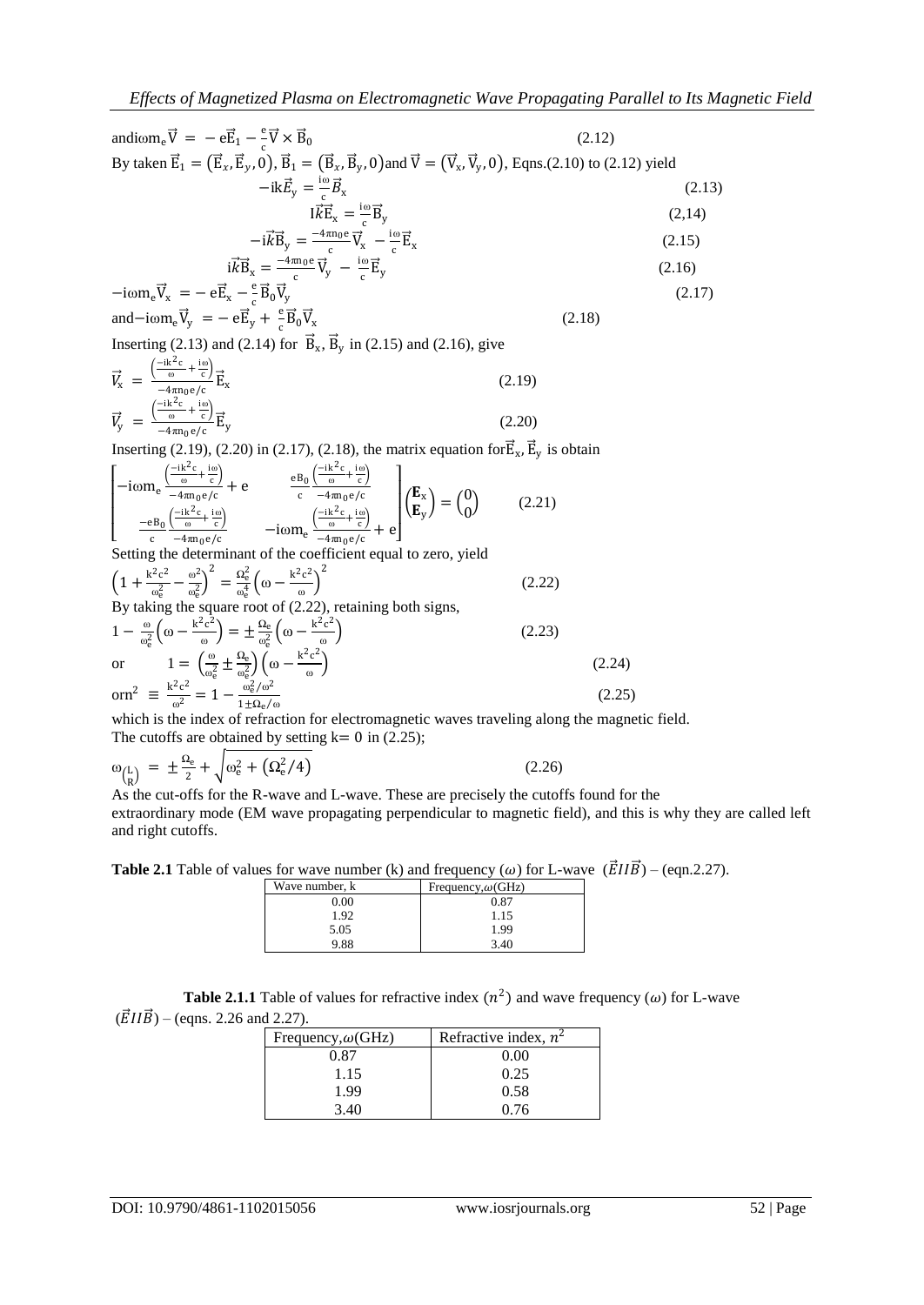**Table 2.2** Table of values for wave number (k) and frequency ( $\omega$ ) for R-wave  $(\vec{E} \Pi \vec{B})$  – (eqn.2.27).

| Wave number, k | Frequency, $\omega$ (GHz) |
|----------------|---------------------------|
| 0.00           | 36.00                     |
| 60.47          | 36.28                     |
| 94.23          | 37.12                     |
| 111.97         | 38.53                     |
|                |                           |

**Table 2.2.1** Table of values for refractive index  $(n^2)$  and wave frequency  $(\omega)$  for R-wave  $(\vec{E} \Pi \vec{B})$  – (eqns.2.26) ,<br>id 2.27).

| and $2.21$ .              |                         |
|---------------------------|-------------------------|
| Frequency, $\omega$ (GHz) | Refractive index, $n^2$ |
| 36.00                     | $0.00\,$                |
| 36.28                     | 0.25                    |
| 37.12                     | 0.58                    |
| x38.53                    | በ 76                    |



 **Figure 2.1 Sketch of dispersion relation**  $\omega = \omega(k)$  **for L-waves with cut-off at**  $\omega_L$  **– (Table 2.1).** 



**Figure 2.1.1 Dispersion diagram for L-waves with cut-off at**  $\omega_L$  **– (Table 2.1.1).**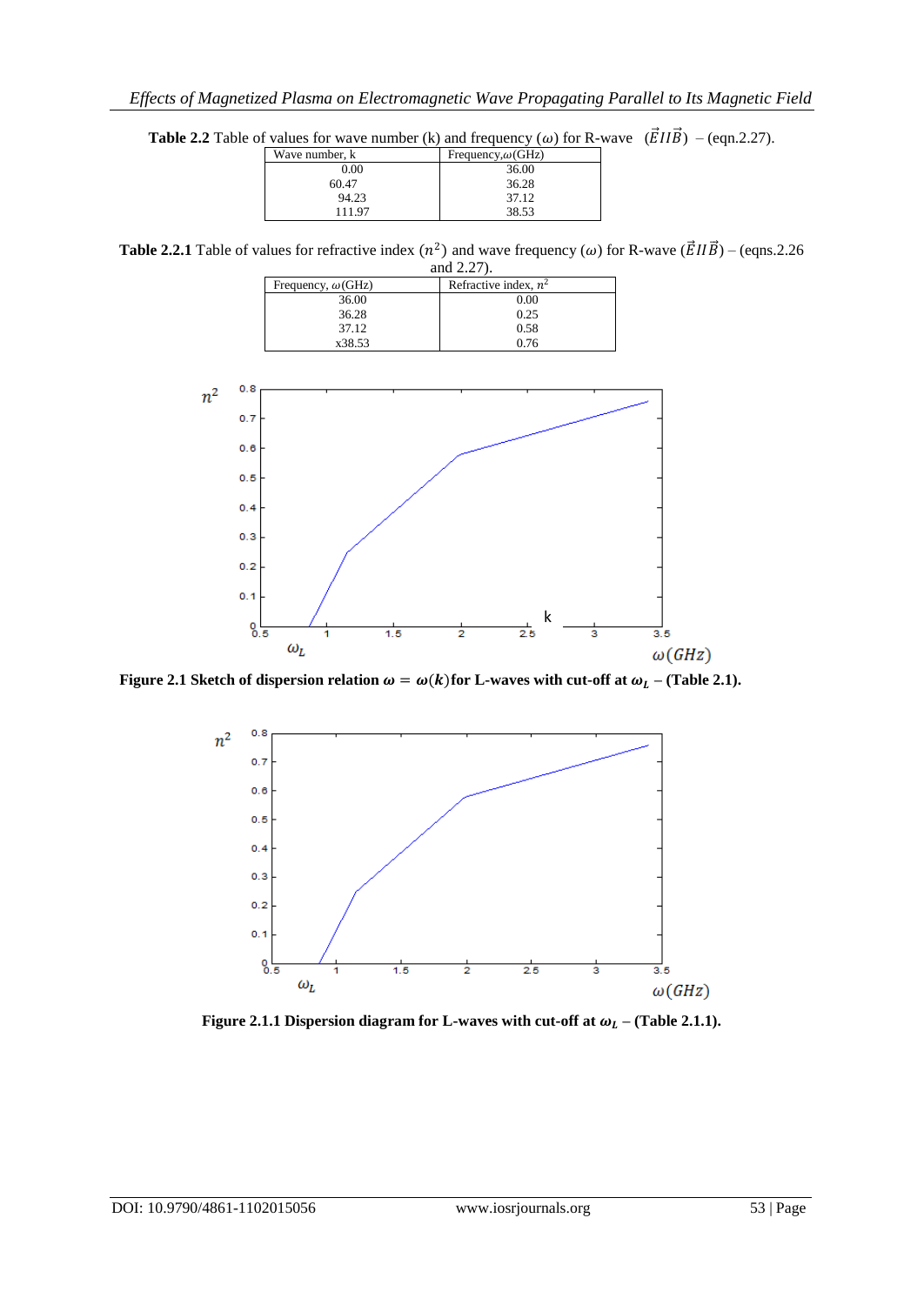

**Figure 2.2Sketch of dispersion relation**  $\omega = \omega(k)$  **for R-waves with cut-off at**  $\omega_R$  **– (Table 2.2).** 



**Figure 2.2.1 Dispersion diagram for R-waves with cut-off at**  $\omega_R$  **– (Table 2.2.1).** 



**– (Tables 2.1 & 2.2).**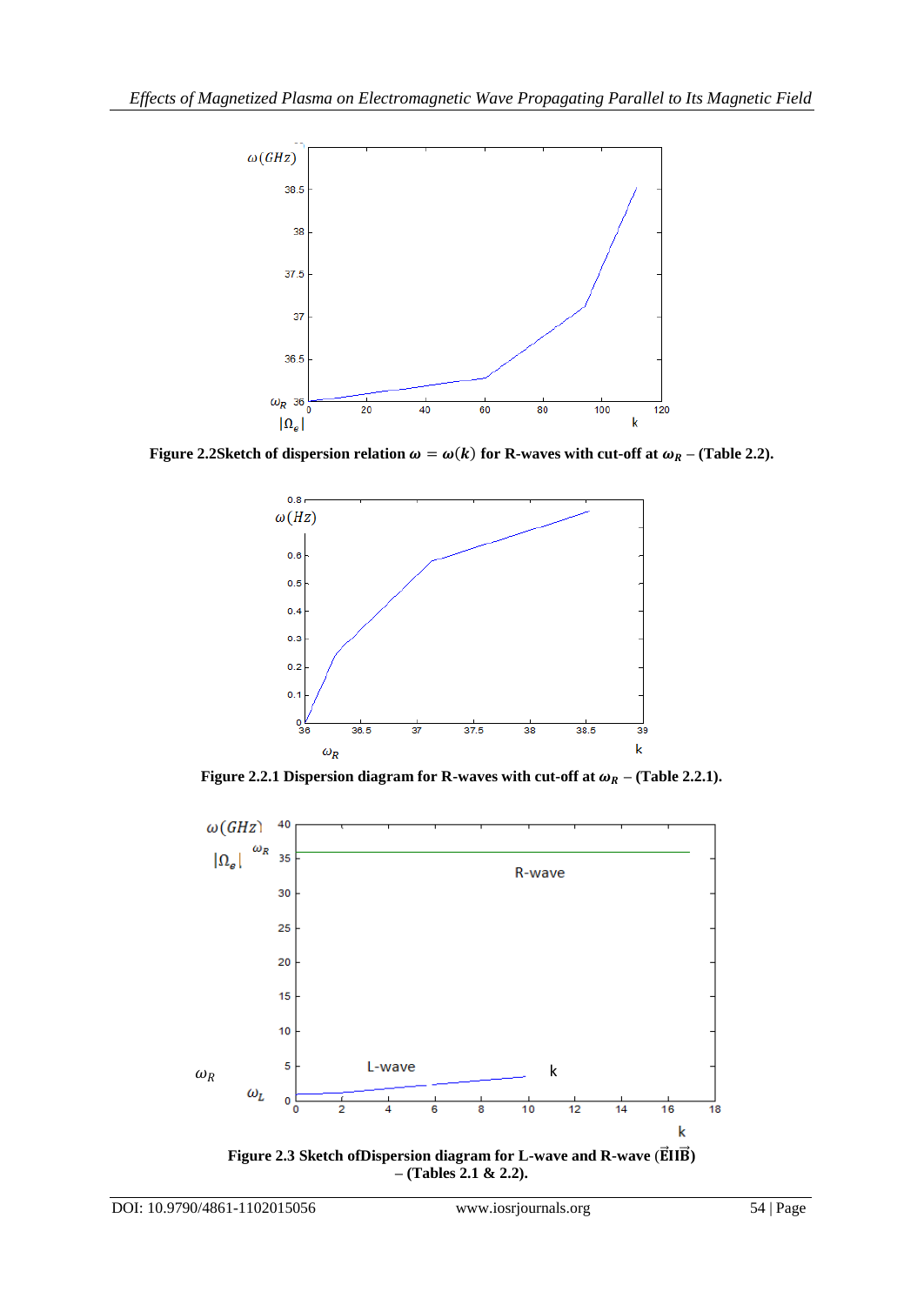

**Figure 2.3.1 Dispersion diagram for L-wave and R-wave(** $\vec{E}$ **II** $\vec{B}$ **)** – (Tables 2.1.1 & 2.2.1).

### **2.2 Discussion of results**

The left and right circularly polarized waves (i.e. L-wave and R-wave) come from the rotation of the electric field vector as the wave propagates (the right-hand rule places the thumb along  $\vec{k}$  and the fingers in the direction of the  $\vec{E}$  rotation for the R-wave and opposite for L-wave). This situation is cylindrically symmetric about  $\vec{B}_0$ , the  $\vec{E}_1$  vector describe a circle rather than an ellipse as in the X-mode case. The direction of rotation of the R-wave corresponds to the direction of gyration of electrons.

By taking the wave number,  $k = \frac{2\pi}{l}$  $\frac{1}{2}$  (n<sub>x</sub><sup>2</sup> + n<sub>y</sub><sup>2</sup> + n<sub>z</sub><sup>2</sup>), the values of k where obtained (table 2.1). While, speed of light, c = 3 x 10<sup>8</sup> m/s and electron frequency,  $\omega_e = e\vec{B}/2\pi m_e$  ( $\vec{B} = 0.2T$ ) are constants. The Bohm-Gross' formula for electron plasma waves,  $\omega^2 = \omega_{pe}^2 + k^2 \gamma V_t^2$  (where  $\gamma = 3$  and  $V_t = c$ ) was used to obtain plasma frequency values as 5.59GHz, 6.47GHz, 8.60GHz and 11.29GHz which were substituted into equation (2.25) to obtain the values of refractive indexes for EM waves propagating parallel (table 2.2.1) to magnetic field. The same plasma frequency values were substituted into equation (2.26) to get the frequency values for L-waves and R-waves respectively.

The dispersion relation  $\omega = \omega(k)$  associated to EM waves propagating parallel to magnetic field in magnetized plasma are shown in figs (2.1) and figs (2.2). Where  $\omega_L = 0.87$  GHz,

 $|\Omega_e| = 35.13$  GHz and  $\omega_R = 36.00$  GHz. In this case, R-wave has two "pass bands",  $0 < \omega < |\Omega_e|$  and  $\omega > \omega_R$ , separated by a "stop band ".

The L-wave exists only for  $\omega > \omega_L$ . Both high frequency branches asymptote to  $\omega \approx kc$  at high frequencies. The locations of the pass and stop bands are clearly seen by drawing  $n^2 = k^2 c^2/\omega^2$  versus  $\omega$  and  $\omega$ versus k for EM waves propagating parallel to magnetic field as shown in figures 2.3 and 2.3.1 respectively.

The low frequency branch of the R-wave is called the electron-cyclotron wave. The "stop bands" occur when  $n^2$  < 0 and the "pass bands" occur when  $n^2 > 0$ . For the low density plasma,  $\omega_L < |\Omega_e|$ . The low frequency branch of the R-wave is called the electron-cyclotron wave. The electron-cyclotron wave has a portion where  $V_g \equiv d\omega/dk$  increases as  $\omega$  increases. This is called the whistler wave, because the high frequency components of a wave packet travel faster than its low frequency components. An observer some distance away from a source (a lightning stroke, for example) will then hear a whistle starting at high frequencies and descending to lower frequencies (Bastian, 2005).

L-wave with cut-off at  $\omega_L$  has 0.87GHz as its cut-off frequency when the wave number is zero. At frequency of 3.40GHz, k= 9.88 for L-wave as its square of refractive index is 0.76. R-wave attain its cut-off,  $\omega_R$  at frequency of 36.00GHz. R-wave with wave number of 111.97 has square of refractive index as 0.76. In the dispersion diagrams (fig 2.3 and fig 2.3.1), R-wave at very high frequencies is seen to have a higher phase speed than the L-wave. Thus, if a plane wave is incident on a plasma along the magnetic field,  $\vec{B}_0$ , its two normal mode components, R and L, travel at different speeds, and the plane of polarization of the plane wave rotates as it travels. This is known as Faraday rotation and is useful in measuring plasma densities in laboratory plasma and in interstellar space. The R-wave has a cut-off at  $\omega_R$  (hence the designation of this frequency) and a resonance at  $\Omega_e$ . While, L-wave has a cut-off at  $\omega_L$  and no resonance. R-waves at frequencies below  $\Omega_e/2$  are known as whistler modes (Chen, 1984).